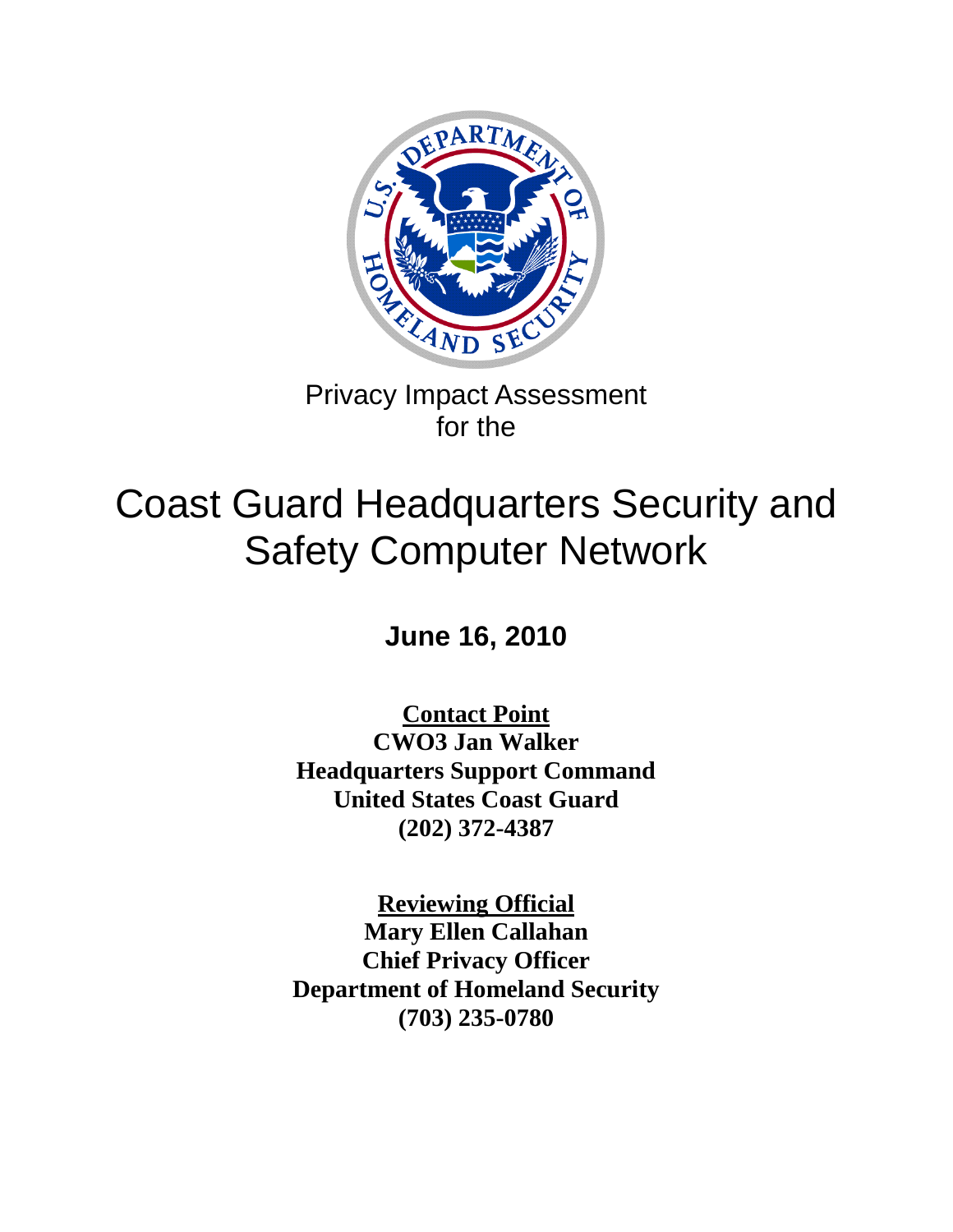

# **Abstract**

The United States Coast Guard (USCG) operates the Coast Guard Headquarters (CGHQ) Support Command Security and Safety Computer Network (CSS LAN). The CSS LAN is a stand-alone system that encompasses multiple applications that support: physical access control to the CGHQ facility, identity verification, security camera monitoring, and key security and tracking for master keys that are used throughout CGHQ. USCG conducted this PIA because the applications that comprise the CSS LAN collect personally identifiable information (PII).

### **Overview**

The CGHQ Command Security and Safety Computer Network encompasses four major applications that support: physical access control to the CGHQ facility, identity verification, security camera monitoring, and key security and tracking for master keys that are used throughout CGHQ.

#### **Physical Access Controls and Identity Verification**

There are two applications that address physical access control and identity verification within the CGHQ facility, MAXXESS and VISSAGE. MAXXESS is the primary application within the network that controls physical access to the CGHQ facility (including restricted spaces) for authorized personnel. Authorized personnel include CGHQ employees, active duty military, government civilians, and contractors with a clearance). The VISSAGE application controls visitor access to the CGHQ facility.

#### *Authorized Personnel Access – MAXXESS Application*

The MAXXESS application controls physical access to CGHQ for all authorized personnel through a badge swiping process. MAXXESS operates on a coded badge system that scanners recognize to allow authorized personnel access to the building and secure spaces based on their assignments and duties. MAXXESS information is gathered via multiple sources depending on the individual being cleared. For example, military and government civilian clearance data is extracted from the CG Security Center database called Checkmate or the CG Personnel Database called Direct Access that provides clearance and employment history information on the individual. Contractor information is obtained directly from the contractor via a visit authorization or is verified via a background check by RAPIDGate. RAPIDGate is a vendor credentialing and access management program.

Biometric data collected in the form of a fingerprint impression is obtained from the member during the badge issuing process. Badges used with MAXXESS are issued by the Command Security & Safety (CSS) Office to CGHQ employees, active duty military and civilian personnel, based on information located in the Checkmate or Direct Access databases. These systems provide clearance and employment history information on the individual. Contractor's information is obtained directly from the contractor and is verified via a RAPIDGate background check. Once the background check is complete and approved, a badge is then issued to the contractor. Until the contractor is cleared and issued a badge, they are required to access the building as a visitor through the VISSAGE application described below and obtain a temporary badge.

#### *Visitor Access – VISSAGE Application*

The second application that addresses physical access control and identity verification within the network is called VIISAGE, a database CGHQ uses to confirm the validity of a visitor's identification before access is granted to the facility. VIISAGE checks government issued identification (state, federal and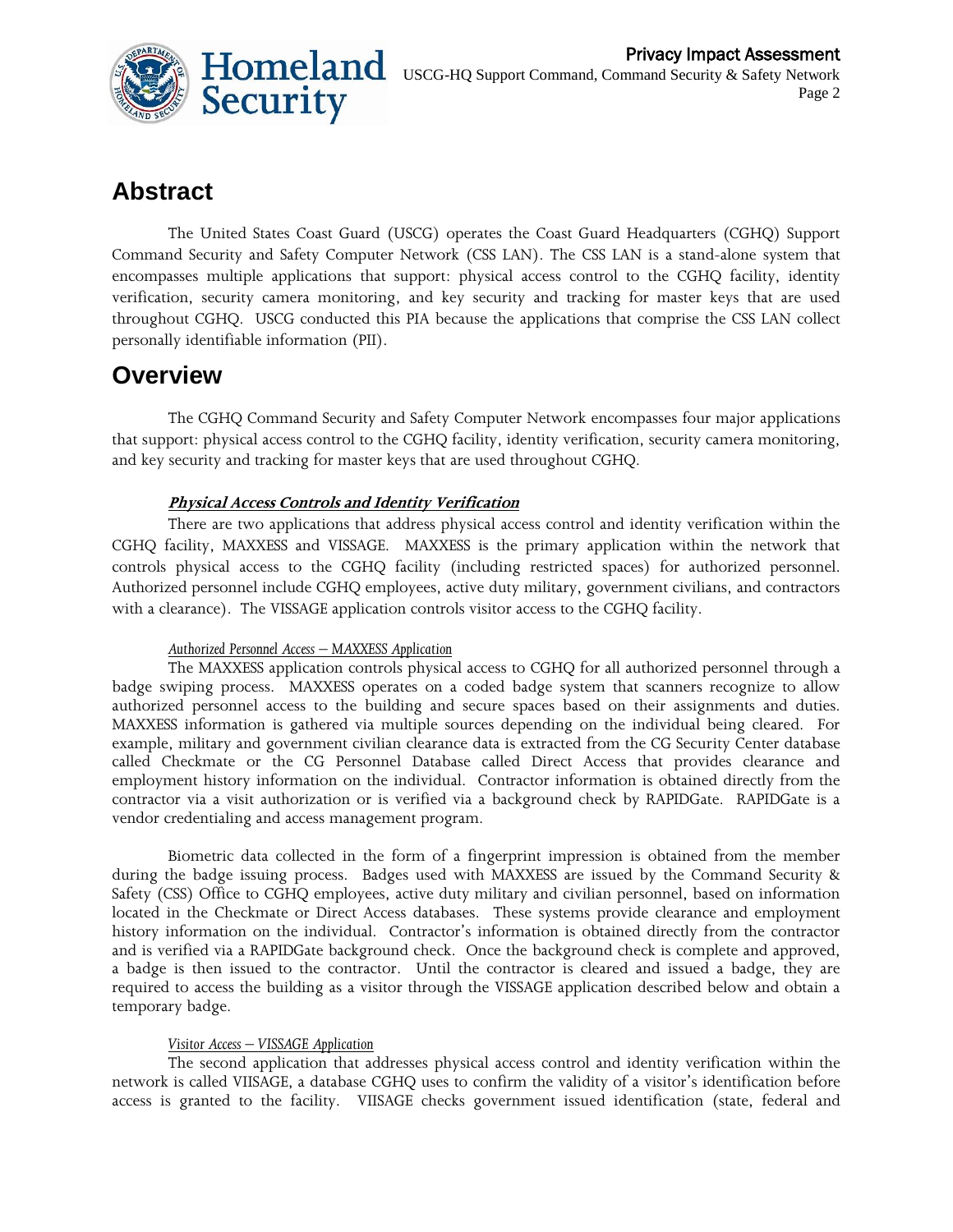

international) such as driver's licenses, passports, military ID, CAC cards and immigration ID cards and determines their legitimacy by identifying security points within the ID that each card must have. VIISSAGE scans the ID for the following characteristics: infrared or ultraviolet characteristics, proper seal application, tamper activity, and the legitimacy of the photo.

When a visitor arrives, they must provide at least one form of identification. The ID is then scanned through the VIISAGE machine and is screened for validity. VIISAGE stores the following information: name, date/time of visit, ID type (drivers license, CAC, etc.), ID issuer (country where the ID was issued), jurisdiction (normally the state or country where the ID was issued) and expiration date. The information is kept on file for two years through the application database. In addition to providing identification, the visitor must have a sponsor that will escort them throughout the facility. A badge is issued for them to wear and their ID is retained by the front desk guards and returned upon their departure.

#### **Video Camera Monitoring**

The third application is called PELCO. This application controls all the video cameras (currently, 140) within CGHQ and allows the Security Staff to monitor activity throughout the facility. The activity is recorded and each recording is kept on one of 13 DVRs for up to 30 days (but not less than 3 days) depending on the amount of activity on each camera. PELCO collects photographic images of employees and visitors throughout the CGHQ facility.

#### **Key Security and Tracking**

A fourth, fairly minor, application within the network is called Morse-Watchmen Keywatcher which monitors a locking cabinet that tracks access to master keys that are used throughout CGHQ. Each key has a computer chip attached that records when the key is removed from the locked cabinet, by whom it is removed (CG employees or contractors), and when it is returned. Access to the cabinet is controlled through badge swiping and biometrics.

Given that the to the network is a stand-alone system, there is no sharing of data between the applications or outside of the network. However, in certain unique circumstances CGHQ may share this information with law enforcement agencies and emergency response workers if certain situations occur (fire, terrorist attack, hostage situation, etc). DHS/ALL-23 entitled "Personnel Security Management System of Records" and DHS/ALL-024 entitled "Department of Homeland Security Facility and Perimeter Access Control and Visitor Management" covers the collection of this information and a routine use is in place to cover sharing in such circumstances.

The authority to operate the CGHQ Security & Safety System is in 14 U.S.C. § 93(a)(10) and 41 CFR Part 102-74, Subpart C. The measures in place adhere to the CG Physical Security & Force Protection Program, COMDINST 5530.1C and Interagency Security Committee, Security Standards for Leased Space DTD 29 September 2004.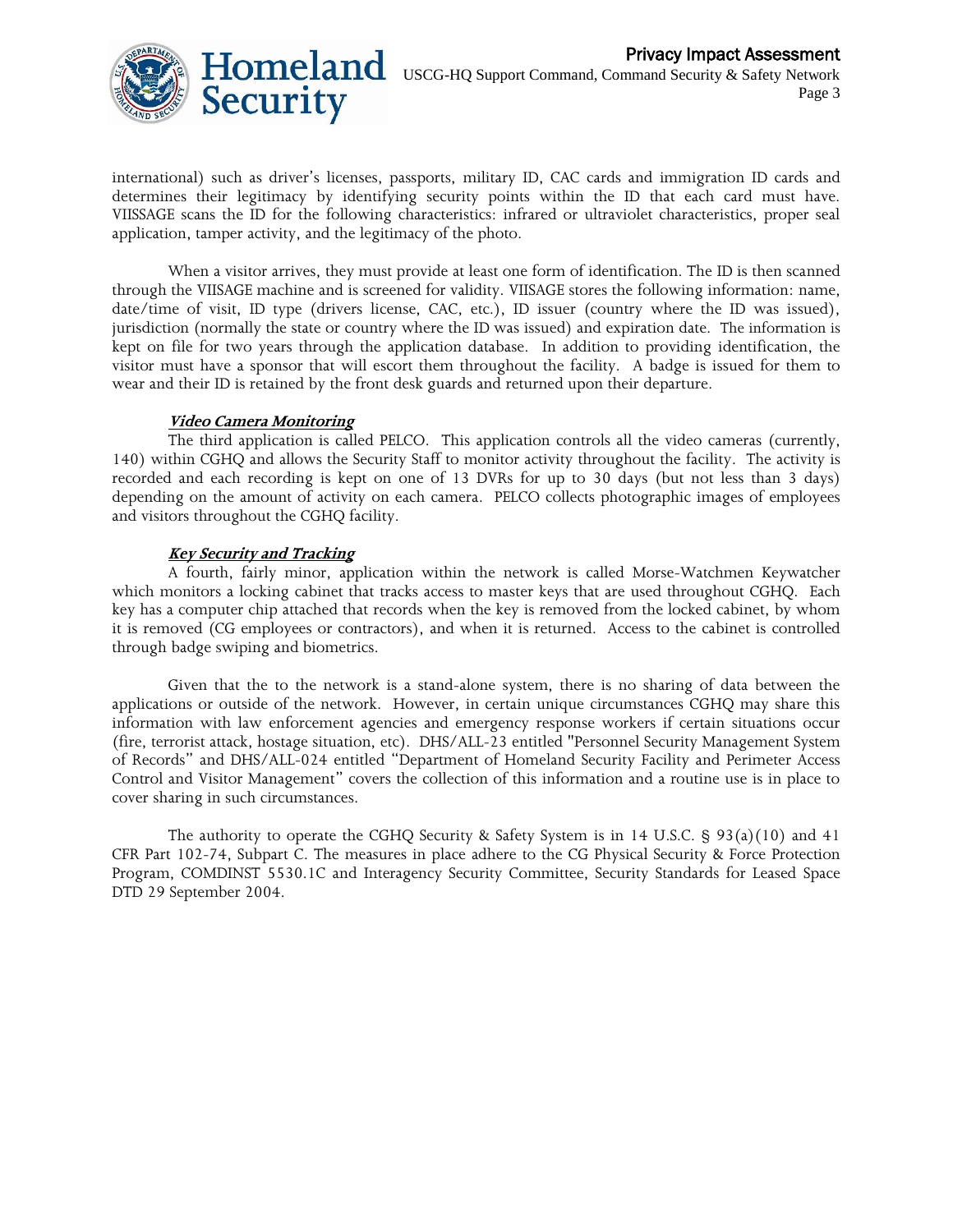

# **Section 1.0 Characterization of the Information**

The following questions are intended to define the scope of the information requested and/or collected as well as reasons for its collection as part of the program, system, rule, or technology being developed.

### **1.1 What information is collected, used, disseminated, or maintained in the system?**

#### *Physical Access Controls and Identity Verification*

There are two applications that address physical access control and identity verification within the CGHQ facility, MAXXESS and VISSAGE. MAXXESS is the primary application within the network that controls physical access to the CGHQ facility (including restricted spaces) for authorized personnel. Authorized personnel include CGHQ employees, active duty military, government civilians, and contractors). The VISSAGE application controls visitor access to the CGHQ facility.

The MAXXESS application extracts CGHQ employee, active duty military and government civilian clearance data from the CG Security Center database called Checkmate or the CG Personnel Center database called Direct Access.

CSS employees input personal information into the MAXXESS application on authorized personnel's clearance data derived from the CG Security Center database called Checkmate or the CG Personnel Center database named Direct Access.

CheckMate is a database system owned and operated by the CG Security Center. CheckMate is the repository for security related information and is used to create, edit, maintain, and archive security clearance investigation data for individuals undergoing a security background investigation.

Direct Access is a PeopleSoft and Oracle-based system operated by CG-12 (Personnel Management) that provides administrative support and payroll services to CG military personnel.

RAPIDGate is an external application used to collect un-cleared contractor's information that will be validated and verified through an accepted background check. The information is collected directly from the contractor via a kiosk system owned by RAPIDGate located at CGHQ. The company that is sponsoring the contractor pays for the background investigation through RAPIDGate. All un-cleared contractors must be processed through RAPIDGate to gain access to the facility.

The results from RAPIDGate are then mailed to CGHQ in the form of a security badge that is manually entered into MAXXESS. The RAPIDGate results do not provide any specific information on the contractor other than if they have a clean background check or not. MAXXESS collects/verifies the following information:

- Employee identification number (EMPLID)  $\bullet$
- Social Security number (SSN)
- Date of birth (DOB)
- Address
- Phone numbers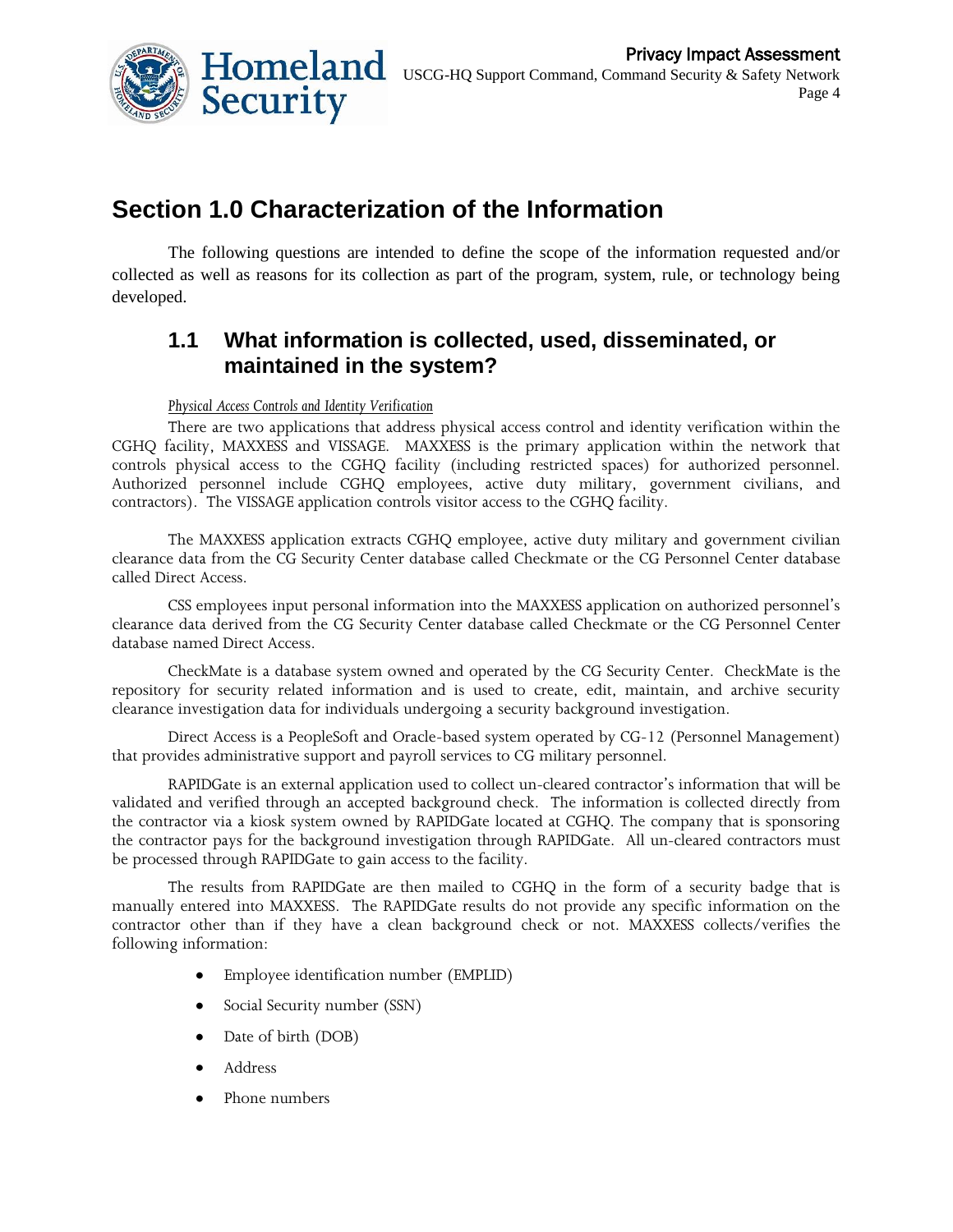

- Clearance history
- Employment and criminal History
- Biometric information on identification credentials  $\bullet$
- $\bullet$ Current employment location within the building

The VIISAGE application applies to visitors the CGHQ facility. VIISAGE physically scans visitor ID cards and compares them against its database to identify their validity. Coast Guard employees are not screened by the VIISAGE application, only visitors are. VIISAGE stores the following information: name, date/time of visit, ID type, ID issuer (, jurisdiction, and expiration date. The information is kept on file for two years.

#### *Video Camera Monitoring*

PELCO monitors video activity throughout CGHQ. Each recording is kept on one of 13 DVR's for up to 30 days depending on the amount of activity recorded on each camera. A total of 140 cameras make up our local PELCO network. Only CSS administrative privileged employees have the ability to transfer recordings to DVD and only copies can be made with the approval of the Commanding Officer. PELCO monitors, records and stores physical movement of individuals at CGHQ. PELCO collects photographic images of authorized personnel and visitors throughout the CGHQ facility.

#### *Key Security and Tracking*

The data regarding all the keys for Coast Guard Headquarters is manually entered into the Morse-Watchman Keywatcher application by an employee of the CSS office. Once all the data is entered, the Keywatcher monitors all activity in and out of the cabinet and when each key is returned or removed. Access to the cabinet is monitored and logged by through a badge swipe and biometrics access. Besides access information of employees who have been authorized access to the cabinet, no other PII is stored by the Morse Watchman directly.

### **1.2 What are the sources of the information in the system?**

#### *Physical Access Controls and Identity Verification*

CG active duty personnel and government civilian employee's information are validated via the CG Checkmate program and Direct Access. Contractor and non-government employees are validated thru an external program called RAPIDGate that validates an individual's background information. If a contractor requires a formal security clearance other than general building access, their contracting agency must then fund the investigation and report the information directly to the CGHQ Security and Safety Division.

VIISAGE is a database that the CGHQ uses to check government forms of identification (state, federal and international) such as driver's licenses, passports, military ID, CAC cards and immigration ID cards as being legitimate by identifying security points within the ID.

#### *Video Camera Monitoring*

PELCO monitors video activity throughout CGHQ. Each recording is kept on one of 13 DVR's for up to 30 days depending on the amount of activity recorded on each camera. A total of 140 cameras make up our local PELCO network. Only CSS administrative privileged employees have the ability to transfer recordings to DVD and only copies can be made with the approval of the Commanding Officer. PELCO monitors, records and stores physical movement of individuals at CGHQ. PELCO collects photographic images of authorized personnel and visitors throughout the CGHQ facility

#### *Key Security and Tracking*

The data regarding all the keys for Coast Guard Headquarters is manually entered into the Morse-Watchman Keywatcher application by an employee of the CSS office. Once all the data is entered, the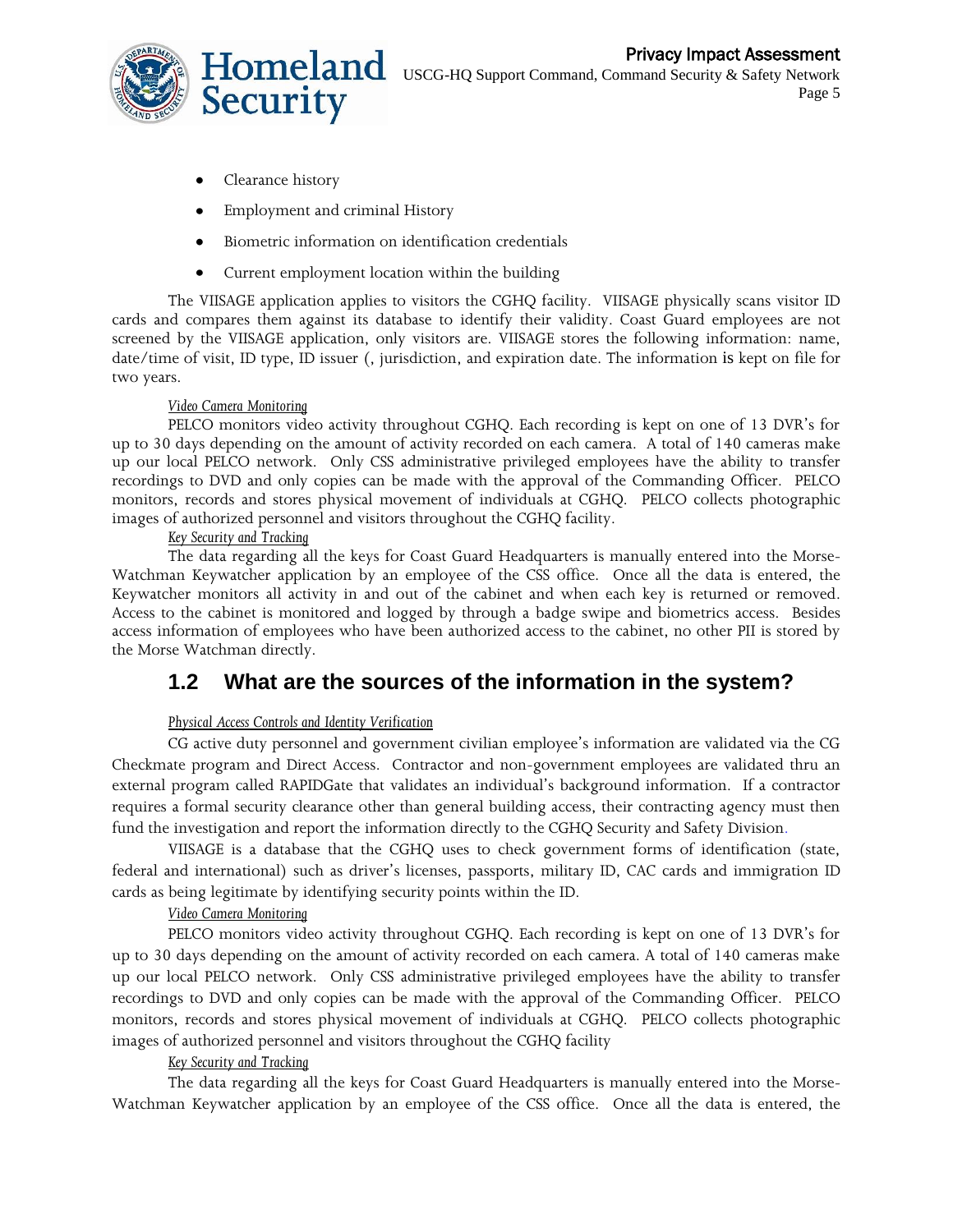

Keywatcher monitors all activity in and out of the cabinet and when each key is returned or removed. Access to the cabinet is monitored and logged by through a badge swipe and biometrics access. Besides access information of employees who have been authorized access to the cabinet, no other PII is stored by the Morse Watchman directly.

### **1.3 Why is the information being collected, used, disseminated, or maintained?**

#### *Physical Access Controls and Identity Verification*

CGHQ Security & Safety System collects and verifies PII in order to regulate and control access to CGHQ and spaces within the building based on security clearance level and need-to-know.

#### *Visitor Access – VISSAGE Application*

VIISAGE is a database that the CGHQ uses to check government forms of identification (state, federal and international) such as driver's licenses, passports, military ID, CAC cards and immigration ID cards as being legitimate by identifying security points within the ID that each card has. When an ID is scanned, the ID is analyzed as whether it: is a legitimate photo, has infrared or ultra-violet characteristics, is sealed, and has any indications of possible tamper activity.

#### *Video Camera Monitoring*

PELCO monitors video activity throughout CGHQ. Each recording is kept on one of 13 DVRs for up to 30 days depending on the amount of activity recorded on each camera. A total of 140 cameras make up our local PELCO network. Only CSS administrative privileged employees have the ability to transfer recordings to DVD and only copies can be made with the approval of the Commanding Officer. PELCO monitors, records and stores physical movement of individuals at CGHQ. PELCO collects photographic images of authorized personnel and visitors throughout the CGHQ facility.

#### *Key Security and Tracking*

The data regarding all the keys for Coast Guard Headquarters is manually entered into the Morse-Watchman Keywatcher application by an employee of the CSS office. Once all the data is entered, the Keywatcher monitors all activity in and out of the cabinet and when each key is returned or removed. Access to the cabinet is monitored and logged by through a badge swipe and biometrics access. Besides access information of employees who have been authorized access to the cabinet, no other PII is stored by the Morse Watchman directly.

### **1.4 How is the information collected?**

#### *Physical Access Controls and Identity Verification*

The MAXXESS application controls physical access to CGHQ for all authorized personnel through a badge swiping process. MAXXESS operates on a coded badge system that scanners recognize to allow authorized personnel access to the building and secure spaces based on their assignments and duties. MAXXESS information is gathered via multiple sources depending on the individual being cleared. For example, military and government civilian clearance data is extracted from the CG Security Center database called Checkmate or the CG Personnel Database called Direct Access that provides clearance and employment history information on the individual. Contractor information is obtained directly from the contractor via a visit authorization or is verified via a background check by RAPIDGate. RAPIDGate is a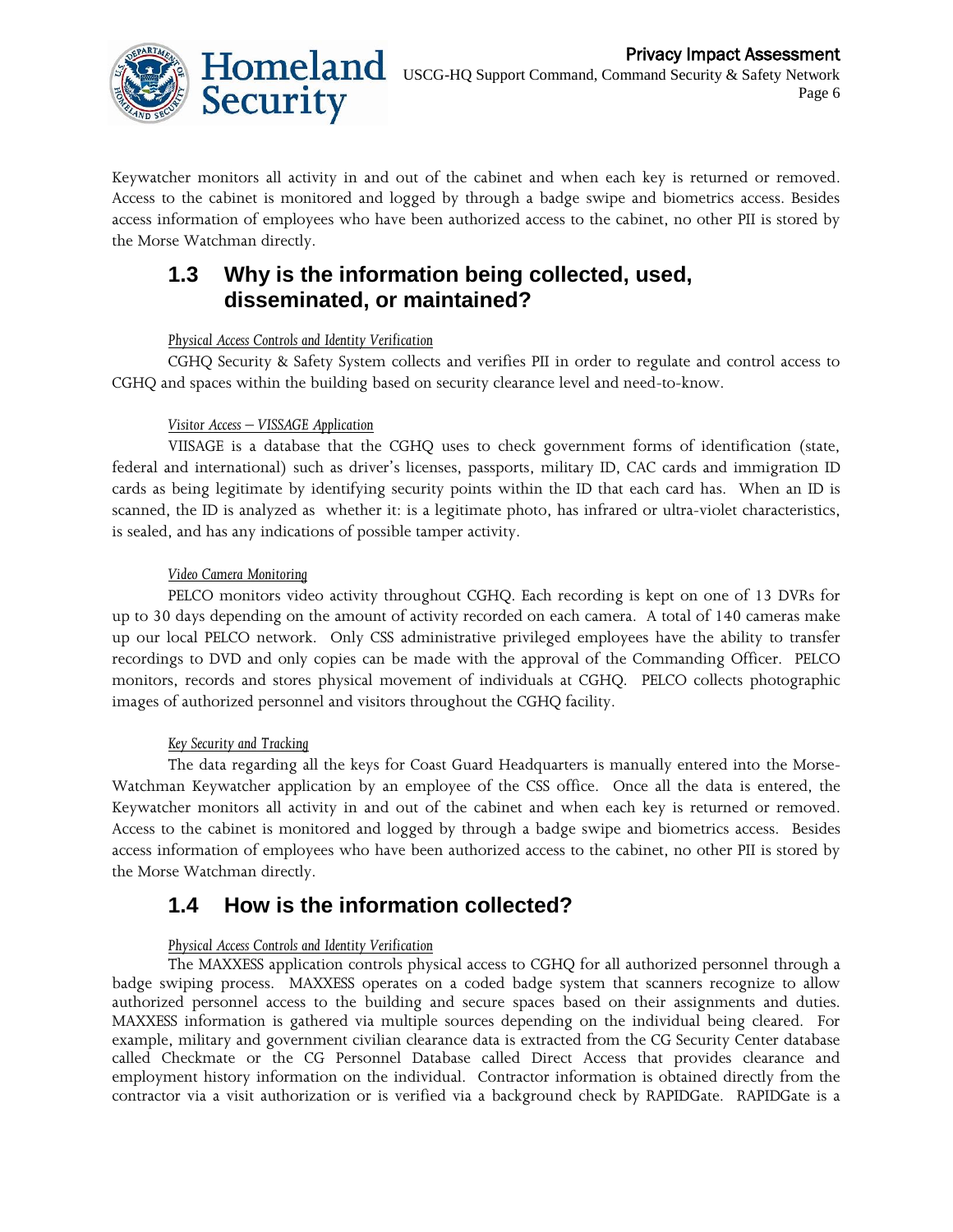

vendor credentialing and access management program.

#### *Visitor Access – VISSAGE Application*

VIISAGE physically scans visitor ID cards when the visitor presents themselves at CG HQ.

#### *Video Camera Monitoring*

The PELCO video camera system records activity throughout CGHQ. This application controls all the video cameras within CGHQ and allows the Security Staff to monitor activity throughout the facility. The activity is recorded and each recording is kept on one of 13 DVRs for up to 30 days depending on the amount of activity on each camera.

#### *Key Security and Tracking*

The data regarding all the keys for Coast Guard Headquarters is manually entered into the Morse-Watchman Keywatcher application by an employee of the CSS office. Once all the data is entered, the Keywatcher monitors all activity in and out of the cabinet and when each key is returned or removed. Access to the cabinet is monitored and logged by through a badge swipe and biometrics access.

### **1.5 How will the information be checked for accuracy?**

#### *Physical Access Controls and Identity Verification*

Quality control of the information entered is regulated by the CGHQ Security & Safety Division. All information entered into the network is received from the CG Security application called Checkmate or Direct Access. The results of RAPIDGate security checks are mailed back in the form of a security badge that is cleared to be used with MAXXESS and reflects that the background check was not negative and the person can be cleared for access to the building.

#### *Visitor Access – VISSAGE Application*

Visitors are required to produce an ID that is scanned by the VIISAGE system. The ID is analyzed as whether it: is a legitimate photo, has infrared or ultra-violet characteristics, is sealed, and has any indications of possible tamper activity.

#### *Video Camera Monitoring*

The PELCO video camera system records activity throughout CGHQ. This application controls all the video cameras within CGHQ and allows the Security Staff to monitor activity throughout the facility. The security staff monitors the system for accuracy and proper operations.

#### *Key Security and Tracking*

The data regarding all the keys for Coast Guard Headquarters is manually entered into the Morse-Watchman Keywatcher application by an employee of the CSS office. Once all the data is entered, the Keywatcher monitors all activity in and out of the cabinet and when each key is returned or removed. Accuracy of the information is maintained by the CSS office.

### **1.6 What specific legal authorities, arrangements, and/or agreements defined the collection of information?**

The Coast Guard is authorized to maintain and operate Coast Guard facilities in a secure manner under 14 U.S.C. § 93(a)(10) and Title 41 CFR Part 102-74, Subpart C authorize. The Privacy Act of 1974;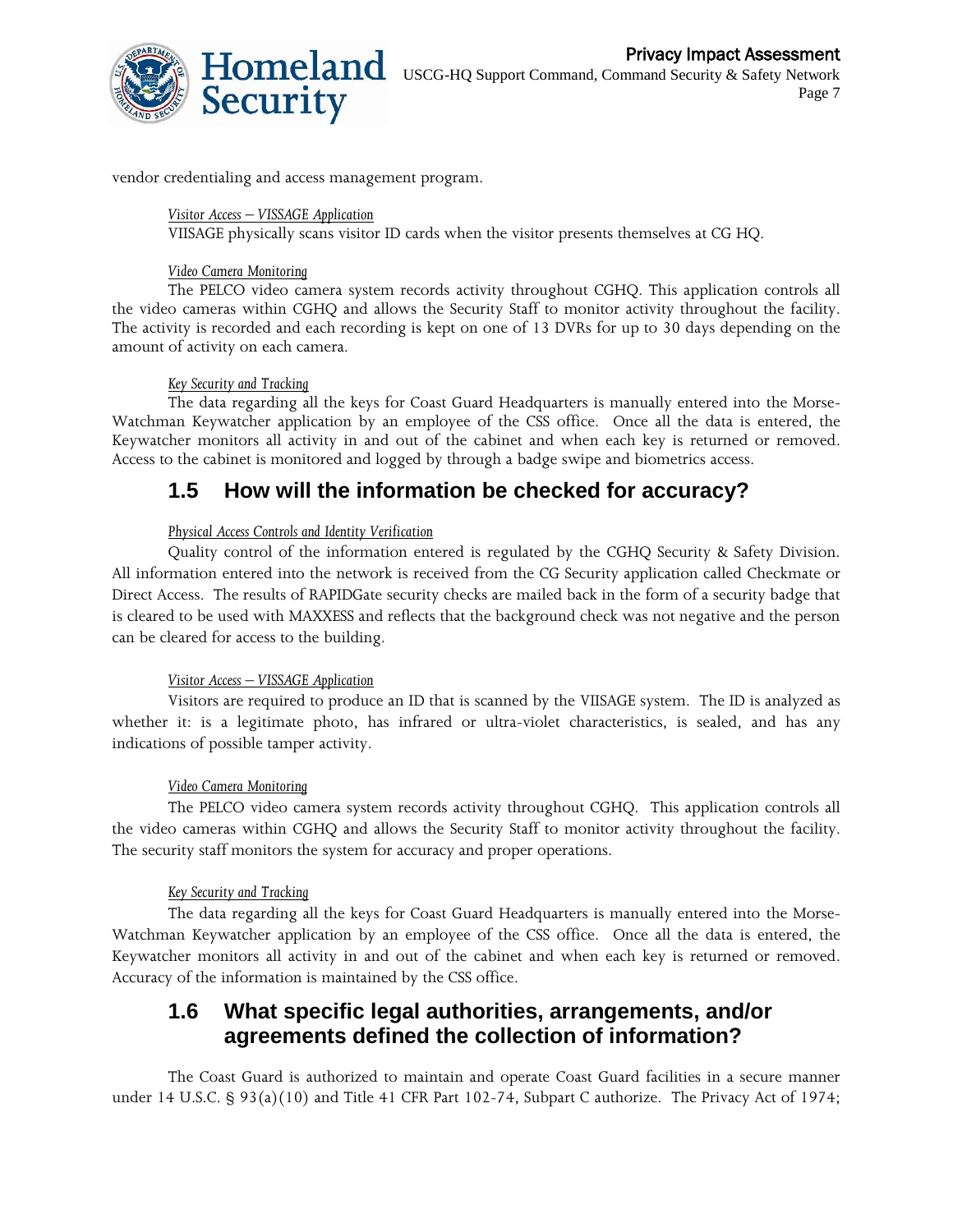

and DHS/ALL-024 Facility Perimeter Access Control and Visitor Management System of Records govern the disclosure of the information contained in the system.

### **1.7 Privacy Impact Analysis: Given the amount and type of data collected, discuss the privacy risks identified and how they were mitigated.**

USCG mitigated privacy risks presented by the collection of PII by assessing its collection of PII and limiting it to that which is relevant and necessary to accomplish the various functions for the Security and Safety network: physical access controls and identify verification, video camera monitoring, and key security and tracking. Since the CGHQ Security & Safety network is considered a closed stand-alone network due to the lack of an external connection, the primary risk the system exhibits is physical access to the network by an unauthorized individual. This risk is mitigated through a variety of physical security measures to keep the network safe. This includes 14 character passwords for all user accounts, disabled USB ports on terminals in unsecure areas, limited basic user account access, a 5 minute lockout feature, and the limited granting of administrative account privileges. In addition, all servers are kept in a secure space that requires badge and biometrics access. The CSS IT Support Staff is in the process of adding biometrics access to servers and workstations in addition to complex passwords to increase the level of security the network currently has in place.

# **Section 2.0 Uses of the Information**

The following questions are intended to delineate clearly the use of information and the accuracy of the data being used.

### **2.1 Describe all the uses of information.**

#### *Physical Access Controls and Identity Verification*

The CGHQ Security & Safety network collects the information from authorized sources such as Checkmate, Direct Access and from the employee themselves through the mandatory arrival brief that all employees must read and acknowledge. The information is then entered into the MAXXESS application to allow badges for access to the building to be created for the individual and determine access to spaces.

Visitor's identification is screened against the database VIISAGE, which has been authorized to use in the performance of safeguarding the CGHQ and its personnel. No information is collected from the database, just verification of information based on the applicants identification in comparison to what is reflected in the data base. VIISAGE stores the following information: name, date/time of visit, ID type, ID issuer, jurisdiction, and expiration date. Coast Guard Headquarters hosts hundreds of foreign visitors yearly due to the co-location of the Near East South Asia (NESA) Center for Strategic Studies and the National Defense University at CGHQ. To ensure the facility is protected, tracking all visitors via the log process ensures that each visitor is accountable in case an incident occurs.

#### *Video Camera Monitoring*

PELCO is the manufacture of the camera system that CSS uses to monitor physical activity in and around CGHQ. The system is made of 140 cameras that record activity back to 13 DVRs. Recording on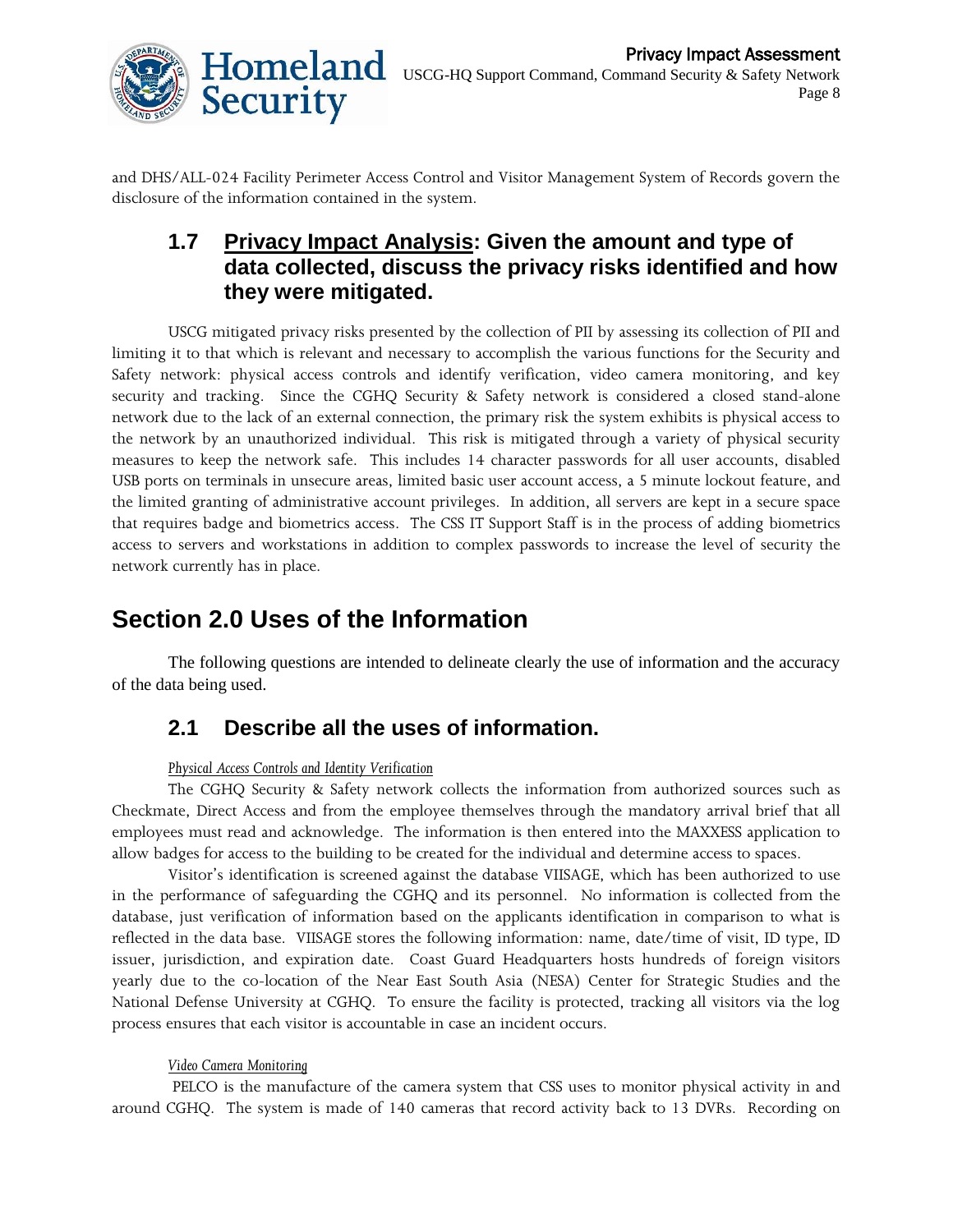

each camera is based on activity that occurs in front of each camera. The video is kept up to 30 days depending on the amount of activity on each camera. Only system administrators on the CSS network have access to the PELCO DVR. Reproduction of the video is possible from the DVR to a DVD but is only provided through written approval through the Commanding Officer of CGHQ Support Command.

#### *Key Security and Tracking*

The other application within the network is the Morse-Watchmen Keywatcher for key control. The application itself controls access to the key cabinet and can provide a report of access but no information besides the name of the individual who has accessed the cabinet and removed keys is available. The log will be used if a key is missing in order to identify who accessed the key cabinet.

### **2.2 What types of tools are used to analyze data and what type of data may be produced?**

No specific tools are used to analyze the data kept within the network since all information is manually added or scanned via a scanning device for database verification. Reports are run on the network to manually examine information and validate data, but no specific tools are used to analyze information based on trends or complex analytical tasks.

### **2.3 If the system uses commercial or publicly available data please explain why and how it is used.**

The system does not use commercial or publicly available data.

### **2.4 Privacy Impact Analysis: Describe any types of controls that may be in place to ensure that information is handled in accordance with the above described uses.**

The following security controls are in place to prevent unauthorized and exposures of information stored on the CGHQ Security & Safety network – User & Administrator password length and routine changing of users passwords. Disabled USB ports on terminals that are not located in secure locations. The entire system is considered a closed stand-alone network due to the lack of an external connection, the primary risk the system exhibits is physical access to the network by an unauthorized individual. This risk is mitigated through a variety of physical security measures to keep the network safe. This includes 14 character passwords for all users, five minute lockout feature to eliminate access, disabled USB ports on specific terminals, limited basic user account access and limited granting of administrative account privileges. In addition, all servers are kept in a secure space that requires badge and biometrics access.

# **Section 3.0 Retention**

The following questions are intended to outline how long information will be retained after the initial collection.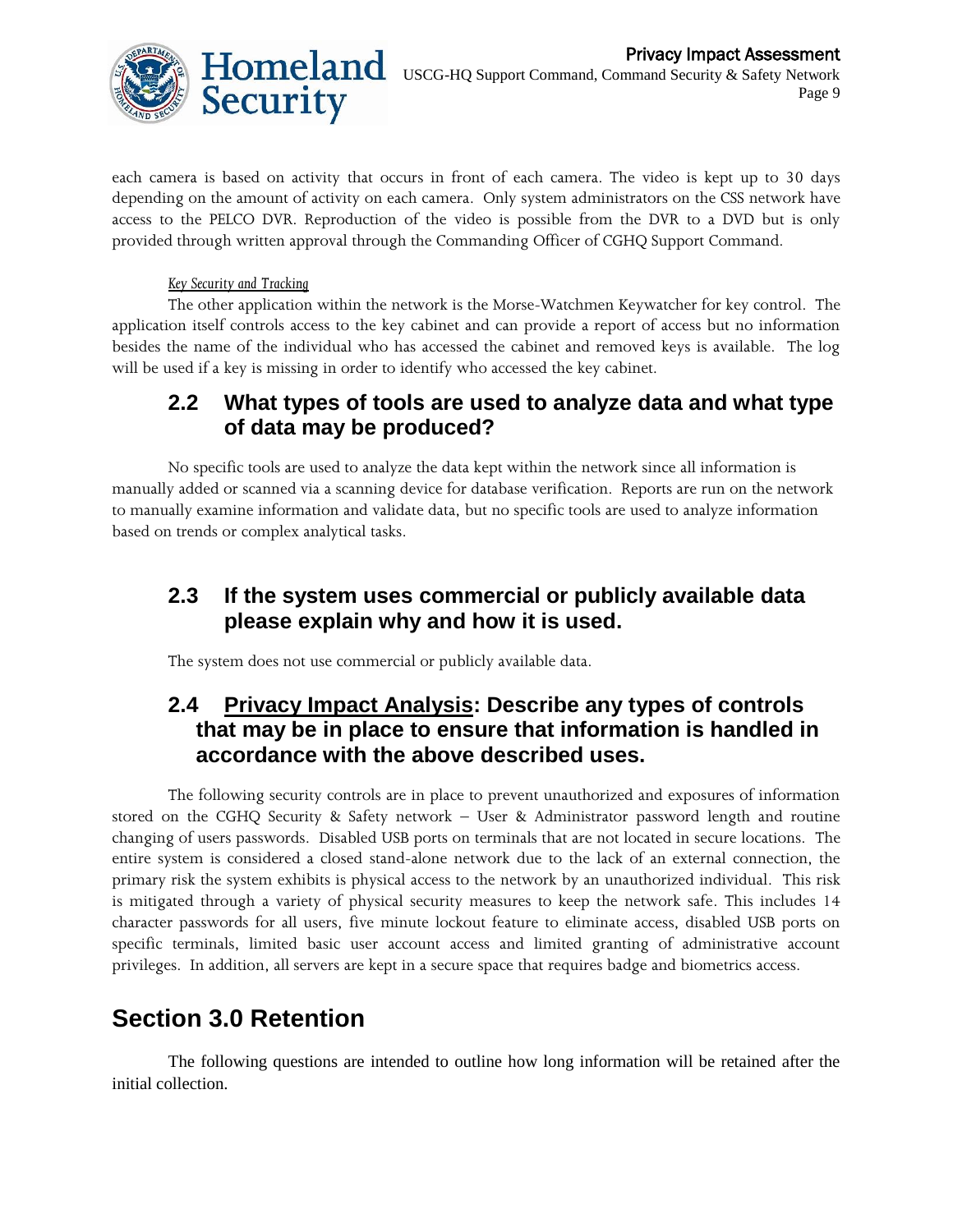

### **3.1 What information is retained?**

#### *Physical Access Controls and Identity Verification*

Information that is retained within the MAXXESS application includes DOB, SSN, name, office where the individual is employed, type of employee the individual is and any other security clearance information the employee may have been granted. All of this information forms the employee profile and allows a badge to be issued to them for access to CGHQ. Within VIISAGE the following information is retained: name, date/time of visit, ID type, ID issuer, jurisdiction and expiration date. The information is retained within the system for two years as it serves as the Visitor Control Log for CG Headquarters in accordance with 1.15.55 General Records Schedule 18, 17b – Security & Protective Services Records.

#### *Video Camera Monitoring*

PELCO is the name of the company and camera system that monitors physical activity in and around CGHQ. The system is made of 140 cameras that record activity back to 13 digital video recorders (DVR's). Recording on each camera is based on activity that occurs in front of each camera. The video is kept up to 30 days depending on the amount of activity on each camera. Only system administrators on the CSS network have access to the PELCO DVR.

#### *Key Security and Tracking*

The log history associated with the Morse-Watchmen Keywatcher application is retained for six months. The application itself controls access to the key cabinet and can provide a report of access but no information besides the name of the individual who has accessed the cabinet and removed keys is available.

### **3.2 How long is information retained?**

#### *Physical Access Controls and Identity Verification*

Once the visitor/employee no longer requires access, their badge is removed from the MAXXESS system. Within VIISAGE, the following information is retained: name, date/time of visit, ID type, ID issuer, jurisdiction, and expiration date. This information is retained within the system for two years in accordance with the 1.15.55 General Records Schedule 18 – Security & Protective Services Records through the VIISAGE system. VIISAGE serves as the visitor control log for CGHQ.

*Video Camera Monitoring* The video is kept up to 30 days.

#### *Key Security and Tracking*

The Morse-Watchmen Keywatcher application that manages key control retains access history and key transactions for up to six months.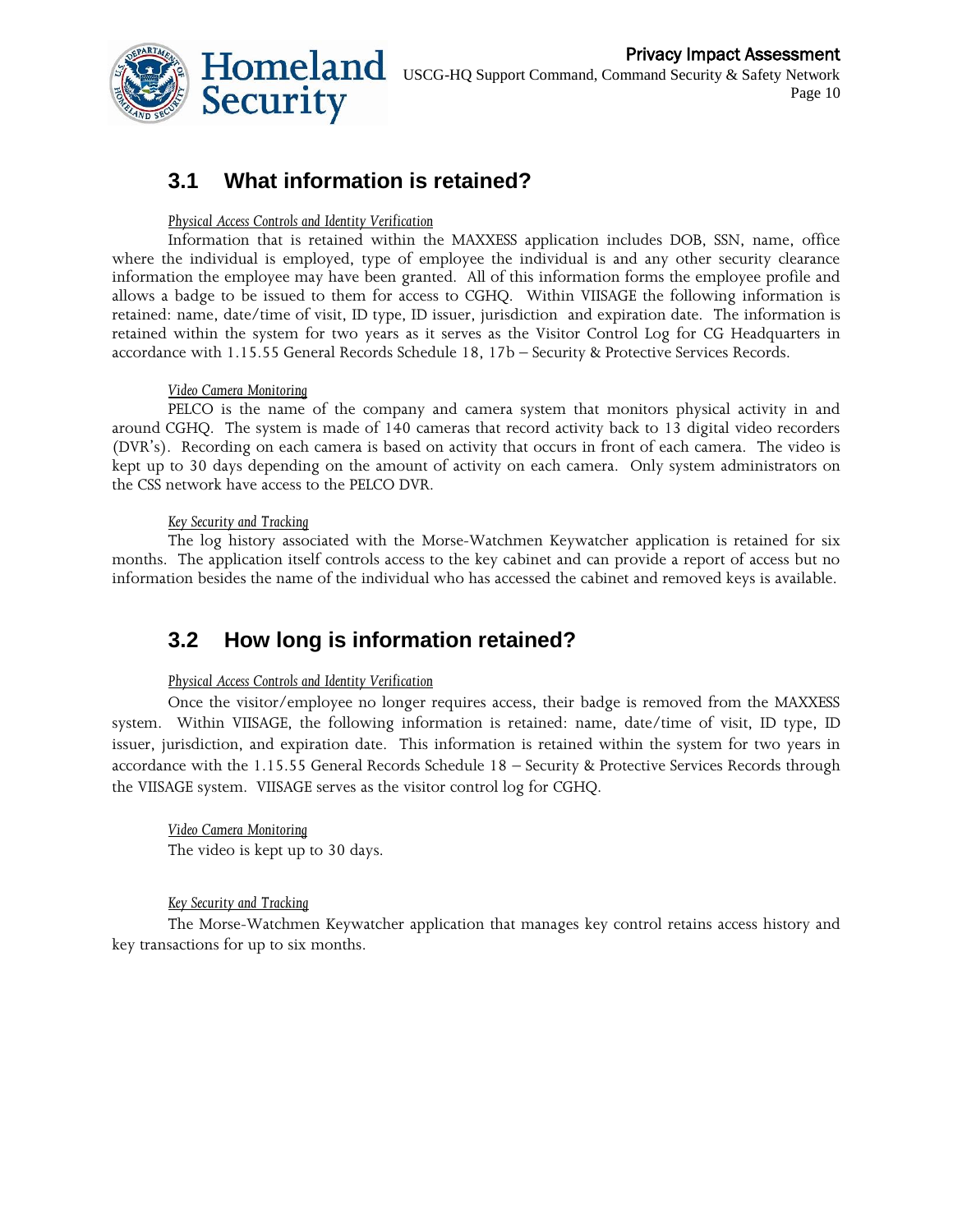

### **3.3 Has the retention schedule been approved by the component records officer and the National Archives and Records Administration (NARA)?**

The CGHQ Command Safety and Security Network records are covered by the GRS 18, section 17: Visitor Control Files. This requires agencies to retain visitor control files for two years. This requirement is applicable to our MAXXESS, VIISAGE and Morse-Watchman Keywatcher applications. Video is not covered under this guidance but if an incident occurs that is on tape, a copy may be kept for as long as is deemed necessary at the command's discretion.

### **3.4 Privacy Impact Analysis: Please discuss the risks associated with the length of time data is retained and how those risks are mitigated.**

Within the two primary applications that run on the CGHQ Command Security & Safety network, VIISAGE is updated regularly by the proprietor of the application. All information is kept in a secure and closed network for a maximum of a two year period.

By following the NARA and CG policies on record retention, all visitor logs are retained for two years. VIISAGE stores the following information: name, date/time of visit, ID type, ID issuer (, jurisdiction, and expiration date. The information is kept on file for two years through the application database. This ensures visitors PII is kept for the shortest period retention period possible.

# **Section 4.0 Internal Sharing and Disclosure**

The following questions are intended to define the scope of sharing within the Department of Homeland Security.

### **4.1 With which internal organization(s) is the information shared, what information is shared and for what purpose?**

No information stored on the CGHQ Command Security & Safety network is shared with any other CG commands or internal agencies.

### **4.2 How is the information transmitted or disclosed?**

Information from the CGHQ Command Security & Safety network is not shared with any other CG commands or internal agencies.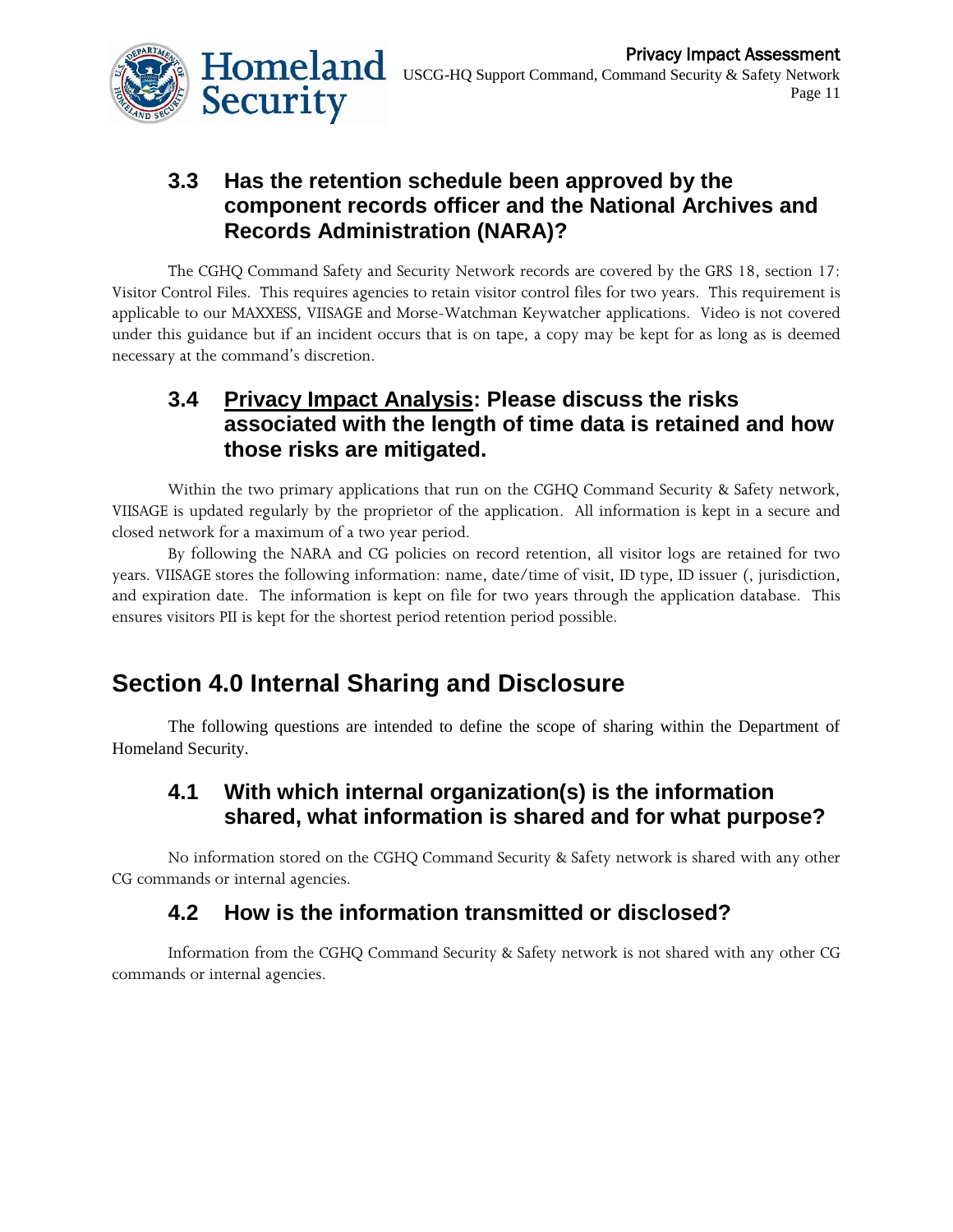

### **4.3 Privacy Impact Analysis: Considering the extent of internal information sharing, discuss the privacy risks associated with the sharing and how they were mitigated.**

Information from the CGHQ Command Security & Safety network is not shared with any internal or external entities. All information is kept on a secure stand-alone network that is only accessible by authorized users designated by the CGHQ Command Security & Safety Division, thus risks of inappropriate internal sharing are mitigated.

# **Section 5.0 External Sharing and Disclosure**

The following questions are intended to define the content, scope, and authority for information sharing external to DHS which includes Federal, state and local government, and the private sector.

### **5.1 With which external organization(s) is the information shared, what information is shared, and for what purpose?**

Generally, information from CGHQ CSS is not shared with any internal or external entities. However, in certain unique circumstances CGHQ may have to share this information with law enforcement agencies and emergency response workers if certain emergencies occur (fire, terrorist attack, hostage situation, etc).

**5.2 Is the sharing of personally identifiable information outside the Department compatible with the original collection? If so, is it covered by an appropriate routine use in a SORN? If so, please describe. If not, please describe under what legal mechanism the program or system is allowed to share the personally identifiable information outside of DHS.**

As noted in 5.1, in certain unique circumstances, CGHQ may have to share this information with law enforcement agencies and emergency response workers if certain emergencies occur(fire, terrorist attack, hostage situation, etc.). The DHS/ALL-23 SORN entitled "Personnel Security Management System of Records" covers the collection of this information and a routine use is in place to cover sharing in such circumstances.

### **5.3 How is the information shared outside the Department and what security measures safeguard its transmission?**

The information within the CGHQ CSS LAN is not normally shared with any internal or external entities. In the event of one of the circumstances mentioned above, personal information would be provided to law enforcement personnel in person (upon presentation of personal credentials) or encrypted email.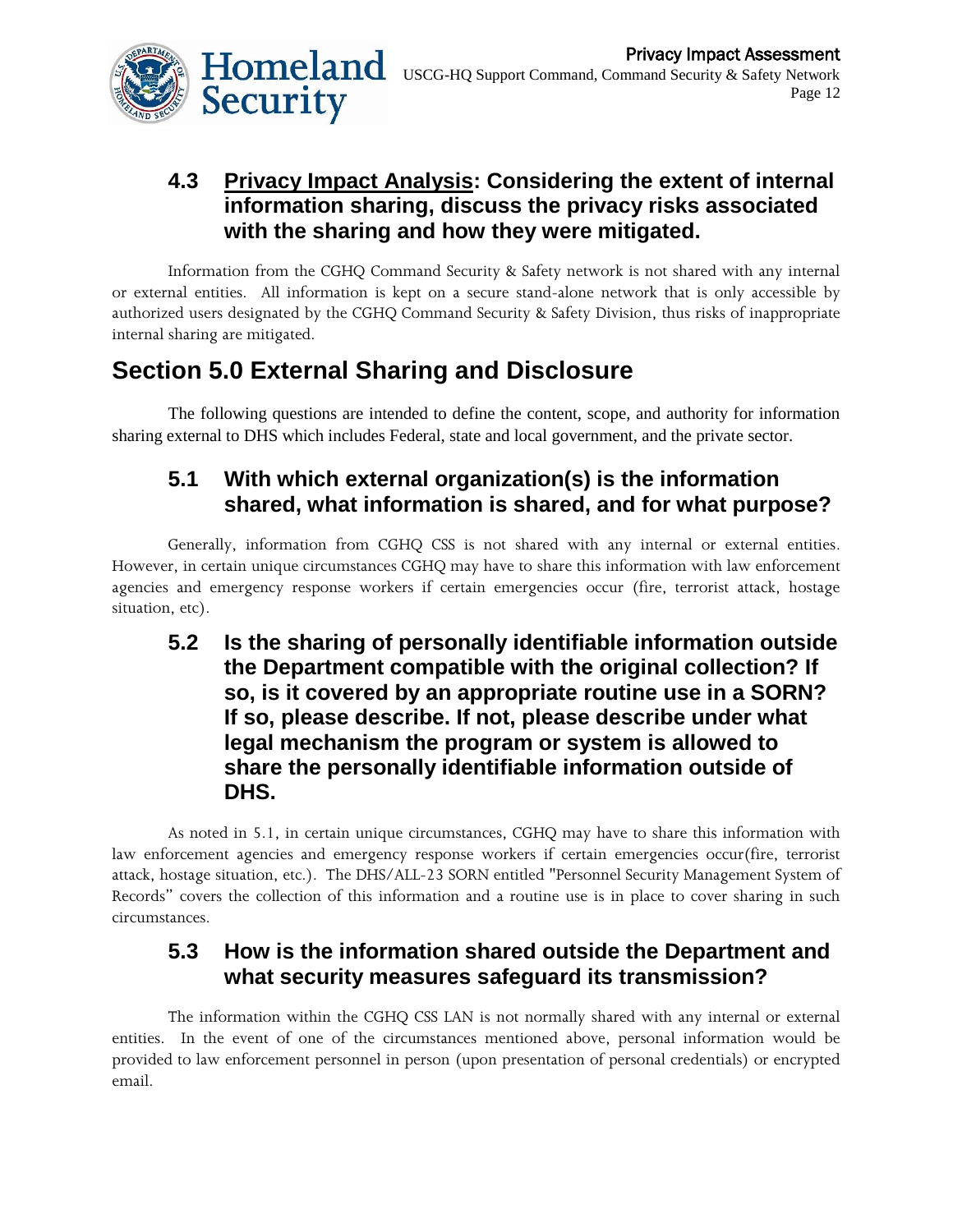

### **5.4 Privacy Impact Analysis: Given the external sharing, explain the privacy risks identified and describe how they were mitigated.**

There is a risk of improper external sharing of this information. The risk is largely mitigated by the fact that CSS is only sharing the information externally in a set of limited circumstances identified previously in this section, thus the risk is low.

## **Section 6.0 Notice**

The following questions are directed at notice to the individual of the scope of information collected, the right to consent to uses of said information, and the right to decline to provide information.

### **6.1 Was notice provided to the individual prior to collection of information?**

The System of Records Notices covering the collection of PII related to this system include DHS/ALL-023 entitled "Personnel Security Management System of Records" and DHS/ALL-024 entitled "Department of Homeland Security Facility and Perimeter Access Control and Visitor Management," and DHS/ALL-010 entitled "Department of Homeland Security Asset Management Records." Additionally, notice to individuals is provided through this PIA and the policies and procedures noted below.

When an Active Duty, Reservist, Government Civilian or Contractor submits a request for a badge to be allowed access to CGHQ, they are required to complete an "Arrival Brief." At the end of the brief, the employee completes the CGHQ Security Identification Badge and Security Clearance Request, acknowledging the brief and requesting a badge to be issued for access. Before submitting their information, the employee is provided a Privacy Act notice that addresses authority, principal purpose and disclosure.

Non-military visitors may be granted temporary access to the building if they are sponsored by an individual currently employed within CGHQ, and their photo identification is screened through the VIISAGE database without any negative responses. A Privacy Act notice is posted at the CGHQ Security Front Desk for all visitors to see, that addresses authority, principal purpose and disclosure to request identification to confirm the visitor's identity (see Appendix A).

In regards to the PELCO surveillance system, signs are posted in around the CGHQ facility to notify all members that they are under surveillance per 40 USC 1315 to protect the buildings, grounds and property owned, occupied or secured by the Federal Government, and the persons on the property. The signs state the following "This Area Under Video Surveillance."

### **6.2 Do individuals have the opportunity and/or right to decline to provide information?**

Yes. Government employees and contractors, as well as non-military visitors may decline to provide the requested information; however failure to provide the information will prevent them from accessing CGHQ.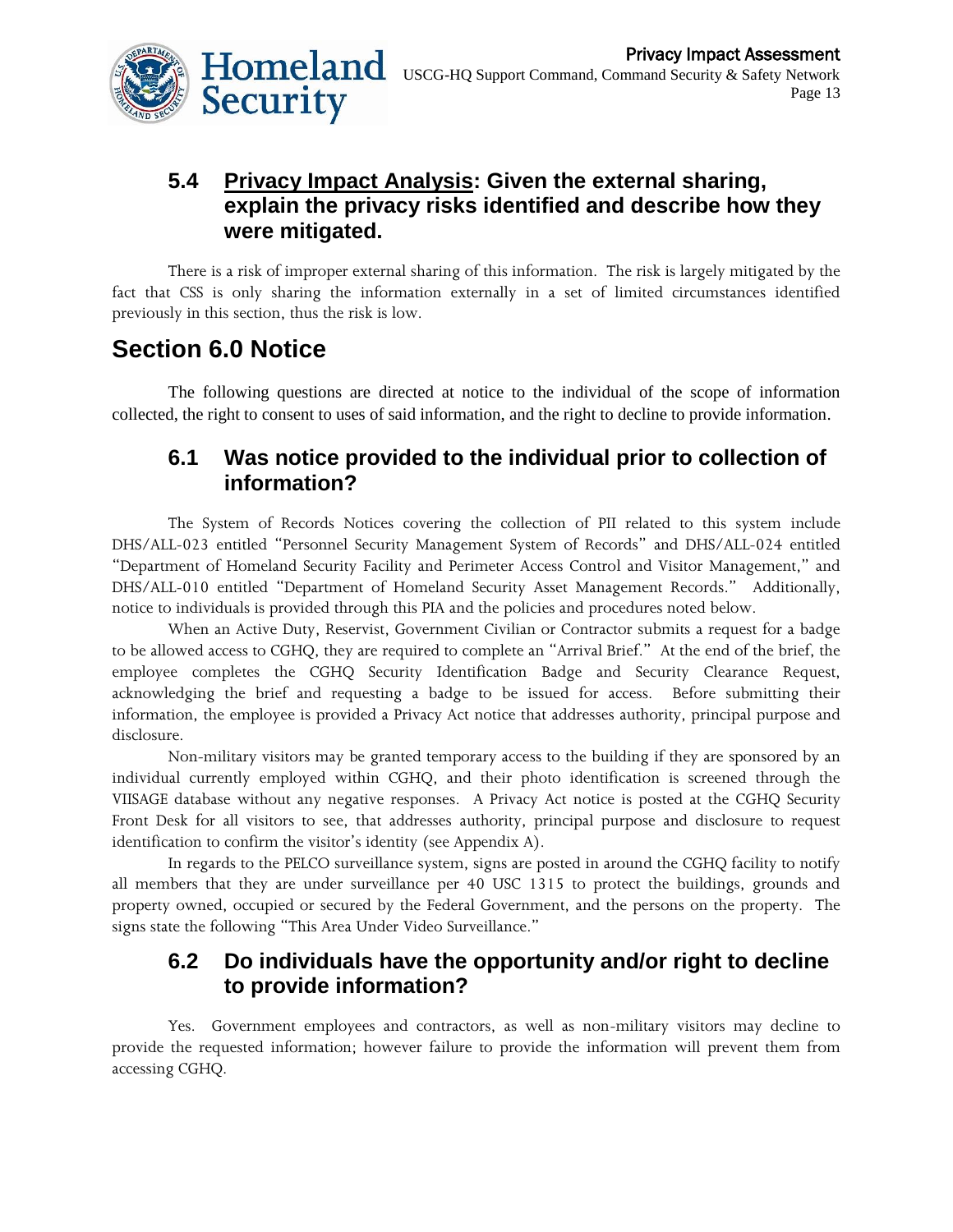

### **6.3 Do individuals have the right to consent to particular uses of the information? If so, how does the individual exercise the right?**

Yes. By providing the requested information, individuals consent to the use of the information in order to verify their identity and grant access to CGHQ. Their information is not used in any other way.

### **6.4 Privacy Impact Analysis: Describe how notice is provided to individuals, and how the risks associated with individuals being unaware of the collection are mitigated.**

Employees requesting access to CGHQ are provided a Privacy Act notice that informs them that their information is being collected for the purpose of granting access to CGHQ. Visitors are made aware of the collection of their information through the posting of a Privacy Act notice at the front security desk at CGHQ. Notice is also provided to all government employees while completing their arrival brief. A copy of the arrival brief which includes the Privacy Act notice is generated at the conclusion of the briefing for CG employees for their personal records. As a result, the risks of on individual being unaware about the collection are mitigated.

# **Section 7.0 Access, Redress and Correction**

The following questions are directed at an individual's ability to ensure the accuracy of the information collected about them.

### **7.1 What are the procedures that allow individuals to gain access to their information?**

#### *Physical Access Controls and Identity Verification*

MAXXESS -

For all CG employees, including contractors and non-government employees, the CGHQ Command Security & Safety office only collects information for the MAXXESS system that has been obtained from Checkmate, Direct Access and the employees themselves through the arrival brief process. Employees are not provided access to information stored within MAXXESS, but are directed to the databases that the information came if validity of information is in question. If the employee believes the information may have been entered incorrectly into based on the information provided via the arrival brief, the Security & Safety Office will review the information within MAXXESS to ensure the information was entered correctly. Any employee may obtain a copy of their information by submitting a Privacy Act/Freedom of Information Act (FOIA) request to: Commandant (CG-611), 2100 2nd Street, SW. Washington, DC. 20593-0001, Attn: FOIA.

VISSAGE –

All visitors are processed by the VIISAGE system and the following information is retained: name, date/time of visit, ID type, ID issuer, jurisdiction, and expiration date. The information is retained within the system for two years in accordance with the 1.15.55 General Records Schedule 18 – Security & Protective Services Records through the VIISAGE system. VIISAGE serves as the visitor control log for CGHQ. Any visitor may obtain a copy of their information by submitting a Privacy Act/FOIA request to: Commandant (CG-611), 2100 2nd Street, SW. Washington, DC. 20593-0001, Attn: FOIA.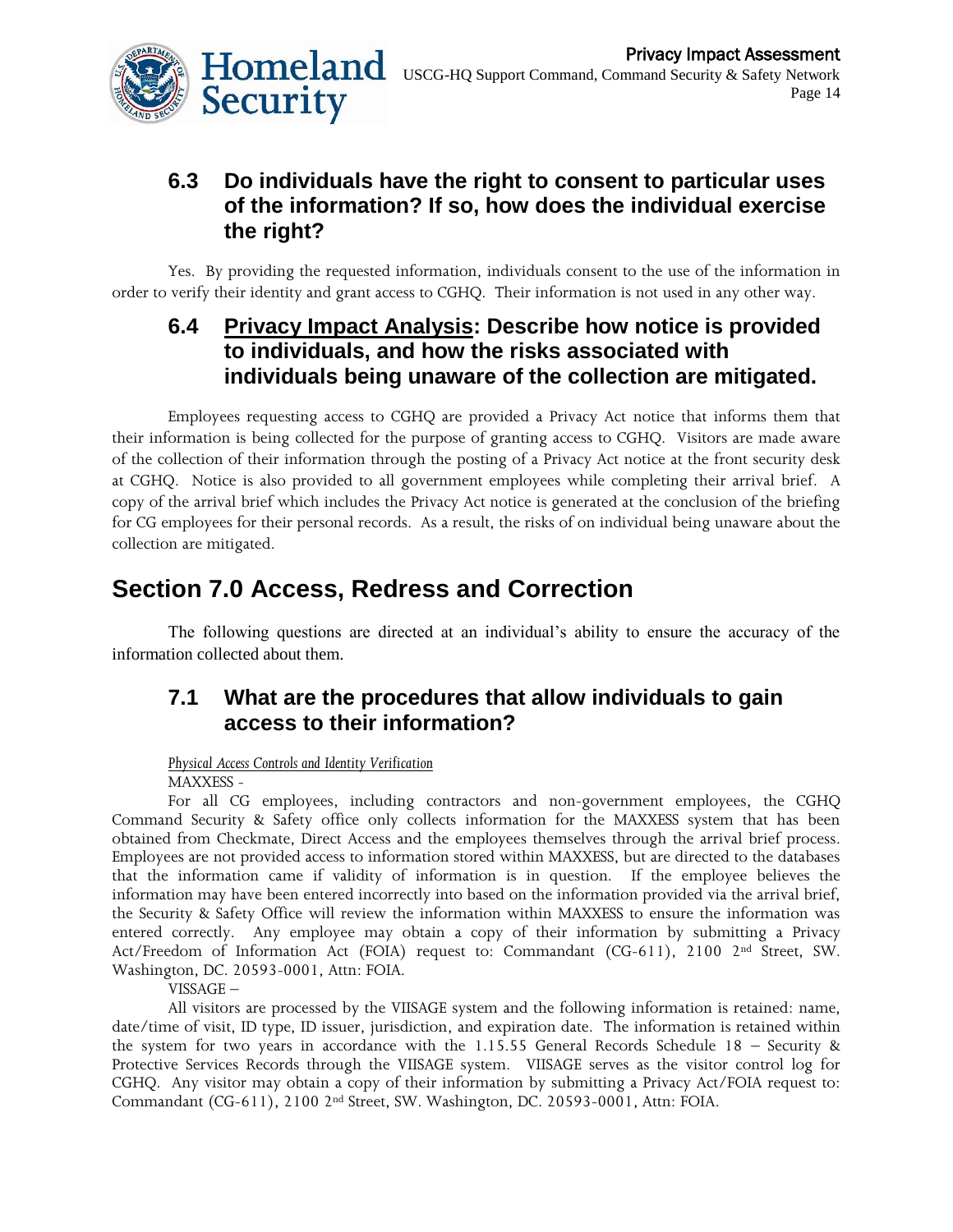

#### *Video Camera Monitoring*

PELCO is the name of the company and camera system that monitors physical activity in and around CGHQ. The system is made of 140 cameras that record activity back to 13 digital video recorders (DVR's). Recording on each camera is based on activity that occurs in front of each camera. The video is kept up to 30 days depending on the amount of activity on each camera. Only system administrators on the CSS network have access to the PELCO DVR.

#### *Key Security and Tracking*

The log history associated with the Morse-Watchmen Key watcher application is retained for six months. The application itself controls access to the key cabinet and can provide a report of access but no information besides the name of the individual who has accessed the cabinet and removed keys is available. Access to this application information is maintained by the MAXXESS system. If the employee believes the information may have been entered incorrectly into based on the information provided via the arrival brief, the Security & Safety Office will review the information within MAXXESS to ensure the information was entered correctly. Any employee may obtain a copy of their information by submitting a Privacy Act/FOIA request to: Commandant (CG-611), 2100 2nd Street, SW. Washington, DC. 20593-0001, Attn: FOIA.

### **7.2 What are the procedures for correcting inaccurate or erroneous information?**

If an individual believes that the information contained within MAXXESS is inaccurate or erroneous, CG employees are directed to engage the security representative for Checkmate or the personnel representative for Direct Access. Contractors and non-government employees may direct their concerns to their Contracting Officer's Technical Representative who will then advise RADIDGate of the discrepancy. Additionally, a review of the employee's record can be conducted by the CGHQ Security & Safety office if it is believed that information was manually entered incorrectly, it can be corrected immediately. Since a visitor's information is not kept within MAXXESS and the information retained in VIISAGE comes off of the ID, correcting inaccurate or erroneous information is not applicable. If a visitor wanted to address an issue of this nature, the CGHQ Command Security and Safety Office would be contacted.

### **7.3 How are individuals notified of the procedures for correcting their information?**

Since all information that is stored within the MAXXESS system at CGHQ originates from other databases (Checkmate, Direct Access, and RAPIDGate) and the employees own provided information from their arrival brief, allowing the individual to review our MAXXESS system is not an option. If the employee disagrees with information that he or she believes that the MAXXESS application reflects, they are directed to address the database where the information originated or request that the CGHQ Command Security & Safety review their information to ensure it was entered correctly into the application. Since a visitor's information is not kept within MAXXESS and the information retained in VIISAGE comes off of the ID, correcting inaccurate or erroneous information is not applicable. If a visitor wanted to address an issue of this nature, the CGHQ Command Security and Safety Office would be contacted.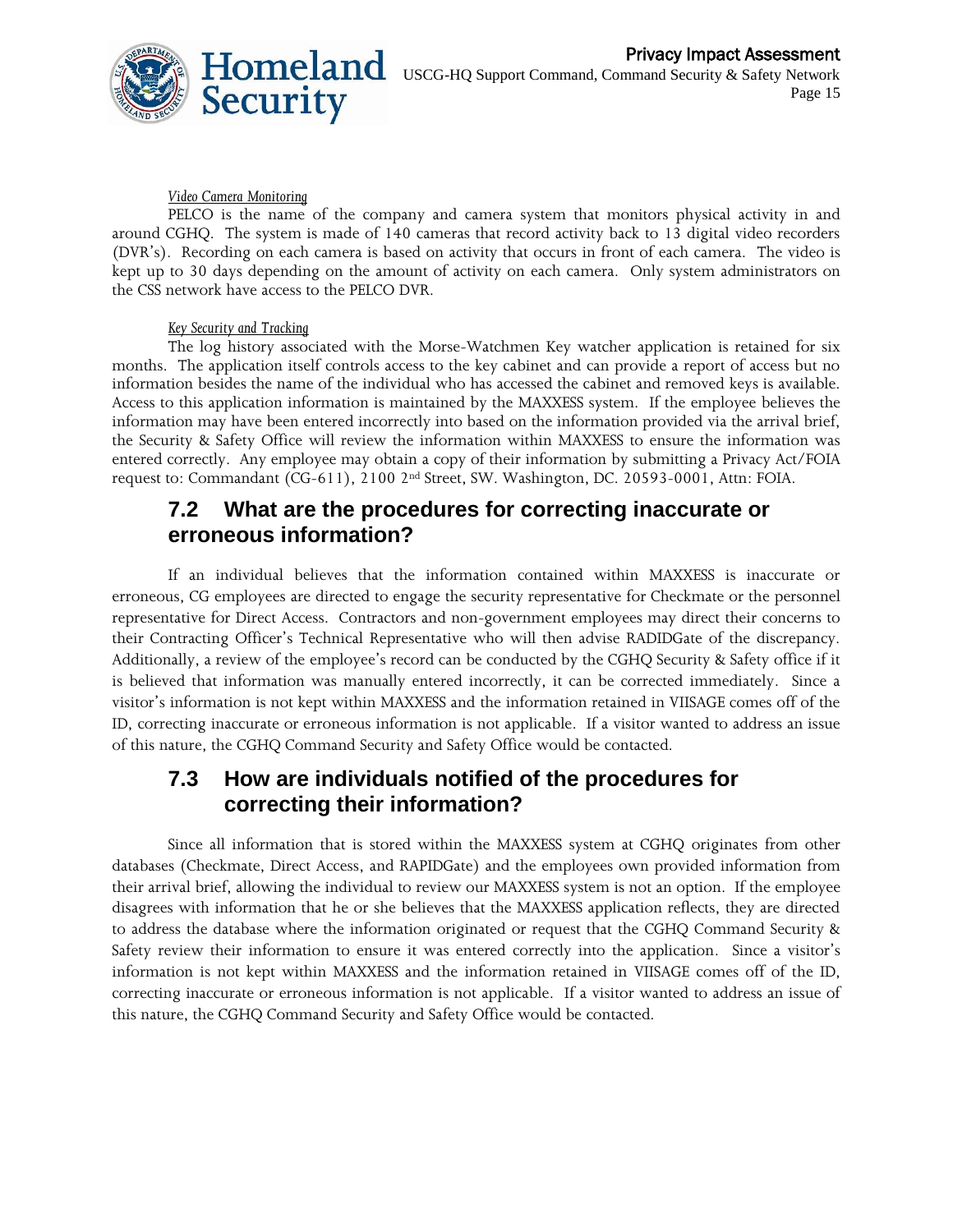

### **7.4 If no formal redress is provided, what alternatives are available to the individual?**

Since all information that is stored within the MAXXESS system at CGHQ comes from other databases (Checkmate & Direct Access), allowing the individual to review our MAXXESS system is not an option. If the employee disagrees with information that he or she believes that the MAXXESS application reflects, they are directed to address the database where the information was originally obtained from or can request that the CGHQ Command Security & Safety Office review their information to ensure it was entered correctly into the application.

### **7.5 Privacy Impact Analysis: Please discuss the privacy risks associated with the redress available to individuals and how those risks are mitigated.**

Since all information that is stored within the MAXXESS system at CGHQ comes from other databases (Checkmate & Direct Access) and the employee themselves, allowing the individual to review our MAXXESS system is not an option. If the employee disagrees with information that MAXXESS reflects, he or she is directed to address the database where the information was originally obtained from or can request that the CGHQ Command Security & Safety Office review their information to ensure it was entered correctly into the application. There are no privacy risks associated with the redress process currently in place and if satisfaction is not obtained through the CGHQ Security & Safety Office, the matter can be addressed through the Privacy Act and Freedom of Information Act (FOIA) office/CG-611.

# **Section 8.0 Technical Access and Security**

The following questions are intended to describe technical safeguards and security measures.

### **8.1 What procedures are in place to determine which users may access the system and are they documented?**

All user accounts are created by the CGHQ Command Security & Safety Local Area Network (LAN) Administrator. Only authorized government employees and contractors who work within the CGHQ Command Security & Safety Division may have accounts created in the performance of their official duties. Roles within the network are granted based on the employee's position and duties. The average user maintains the ability to "Read Only" within the networks configuration, where as a system administrator maintains full access in the performance of his or her duties.

### **8.2 Will Department contractors have access to the system?**

Yes. Only authorized CGHQ Security and Safety Division contractors who have been cleared for access to the network will be authorized to maintain accounts within the system.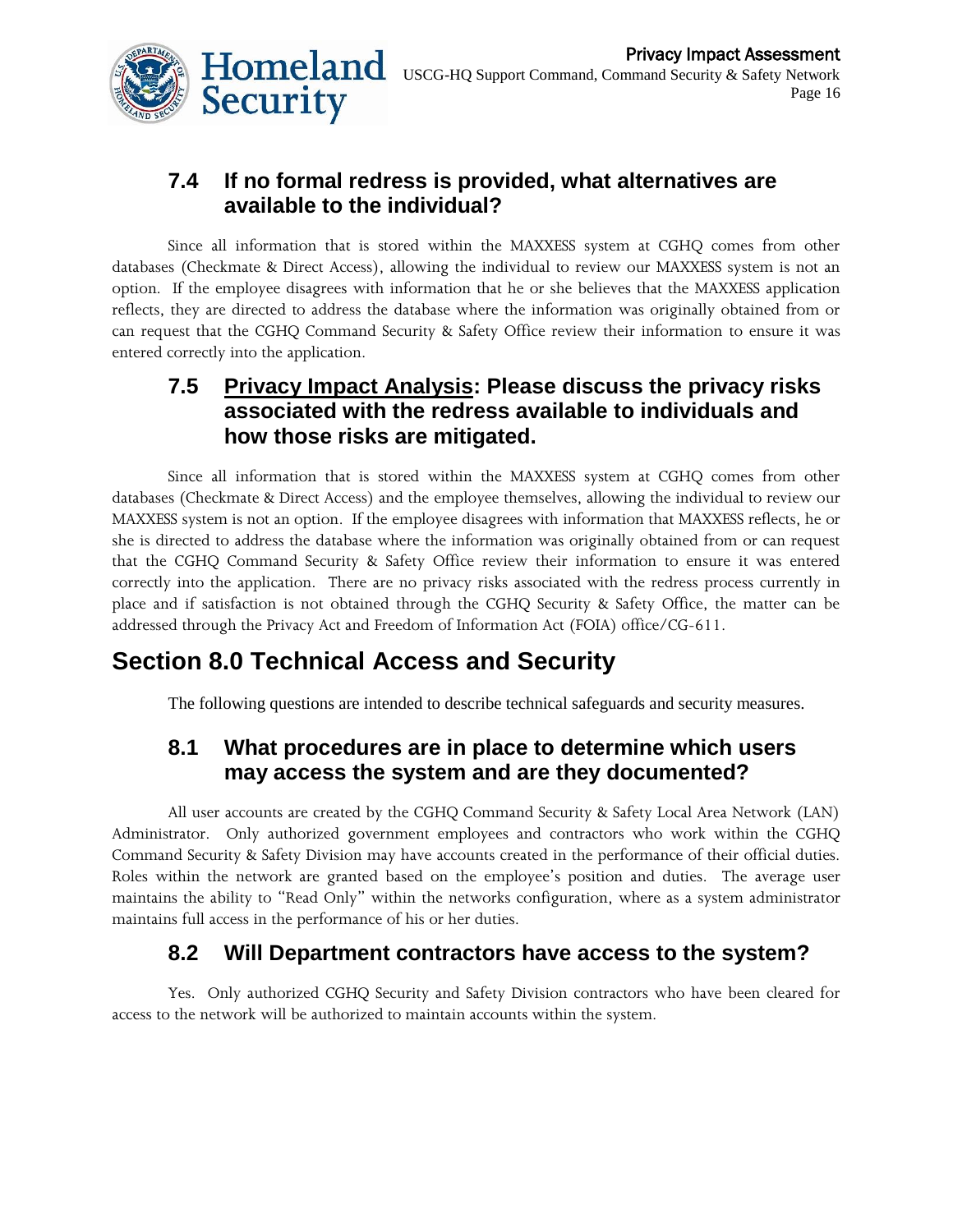

### **8.3 Describe what privacy training is provided to users either generally or specifically relevant to the program or system?**

All CGHQ Security & Safety Division personnel are provided Privacy Training as part of the CG yearly general yearly mandated training. Additional local training on privacy and handling of data within this specific network is provided by the CGHQ Command Security & Safety office for all users with accounts on a yearly basis.

### **8.4 Has Certification & Accreditation been completed for the system or systems supporting the program?**

A Certification and Accreditation (C&A) of the CGHQ Command Security & Safety network has been started and is currently in progress. Since this network is a stand-alone system, precedence within the CG has been given to systems that are a part of the CG Data Network (CGDN) and recognized as operational networks due to the scrutiny set forth through the FISMA evaluation process. Presently the C&A on this particular system is being developed as a separate but supported subsystem of the Sensitive But Unclassified (SBU) General Support System (GSS) for Headquarters Support Command (HSC). The network will be documented and submitted this fall as part of the new C&A for the SBU GSS HSC network.

### **8.5 What auditing measures and technical safeguards are in place to prevent misuse of data?**

To prevent misuse of data within the CGHQ Command Security & Safety network, the following auditing and technical safe guards are currently in place; access to all terminals within the network is limited to authorized personnel only. All terminals are kept in secure locations that require badge and/or biometric access. Length of all user passwords are 14 characters in length and users are forced to change their passwords every 90 days. If a user incorrectly enters his or her password 3 or more times, their computer account is locked out for 30 minutes. If the system detects in-activity for longer than 5 minutes, the terminal will time out and require the employee's password to be re-entered. The CGHQ Command Security & Safety Local Area Network (LAN) administrator monitors all system activities record log auditing and ensures that each user is only allowed privileges associated with their position and need to know. As part of the ongoing C&A process, additional security controls are expected to be added to increase security of the network.

### **8.6 Privacy Impact Analysis: Given the sensitivity and scope of the information collected, as well as any information sharing conducted on the system, what privacy risks were identified and how do the security controls mitigate them?**

The privacy risks that the CGHQ Command Security & Safety network experiences are primarily physical in nature. Since the network is a stand-alone system and does not connect to any other networks, outside infiltration and sharing issues are non-existent. To help mitigate exposure of the physical nature, access to all terminals within the network is limited to authorized personnel only. All terminals are kept in secure locations that require badge access. Length of all user passwords are 14 characters in length and users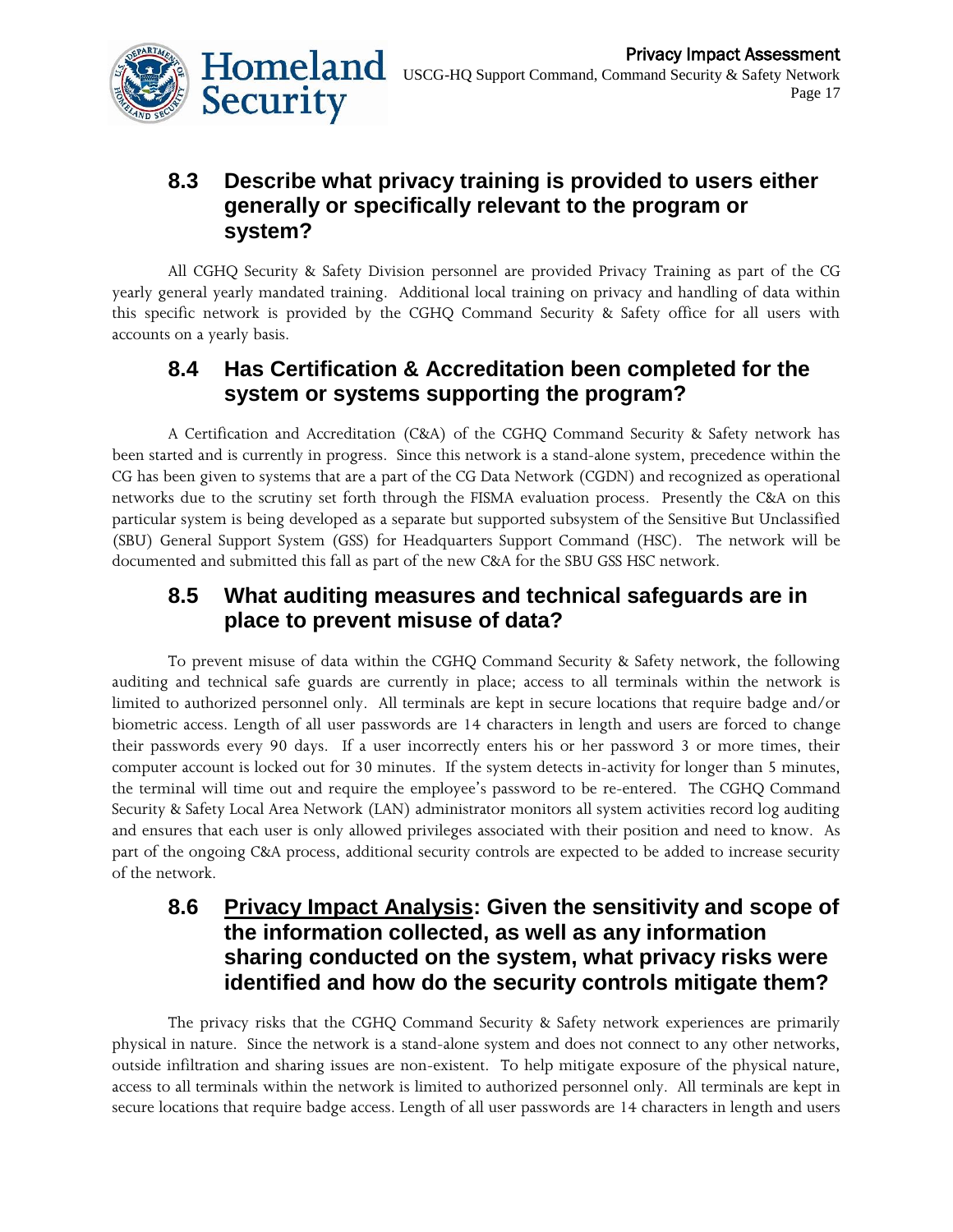

are forced to change their passwords every 90 days. If a user incorrectly enters his or her password 3 or more times, their computer account is locked out for 30 minutes. If the system detects in-activity for longer than 5 minutes, the terminal will time out and require the employee's password to be re-entered. The CGHQ Command Security & Safety Local Area Network (LAN) administrator monitors all system activities and ensures that each user is only allowed privileges associated with their position and need to know.

# **Section 9.0 Technology**

The following questions are directed at critically analyzing the selection process for any technologies utilized by the system, including system hardware, RFID, biometrics and other technology.

### **9.1 What type of project is the program or system?**

The CGHQ Command Security & Safety network was not conceived through a System Developmental Life Cycle (SDLC) approval process, but was evaluated and constructed through a step process of configuring the best security features available at the time with the approval of the Chief of Staff for CGHQ. This approval was based on the security needs set forth by the location of CGHQ following the attacks of September  $11<sup>th</sup> 2001$  and the increase in the force protection level throughout Washington, DC in accordance with the CG Physical Security and Force Protection Program (COMDTISNT M5530.1C).

### **9.2 What stage of development is the system in and what project development lifecycle was used?**

The CGHQ Command Security & Safety network was not conceived through a System Developmental Life Cycle (SDLC) approval process, but was evaluated and constructed through a process of configuring the best security features available at the time with the approval of the Chief of Staff for CGHQ. This approval was based on the security needs set forth by the location of CGHQ following the attacks of September  $11<sup>th</sup> 2001$  and the increase in the force protection level throughout Washington DC in accordance with the CG Physical Security and Force Protection Program (COMDTISNT M5530.1C).

### **9.3 Does the project employ technology which may raise privacy concerns? If so please discuss their implementation.**

The CGHQ Command Security & Safety network does utilize biometrics and unique security software, but with the system being a stand-alone network, many of the privacy concerns are mitigated based on this configuration. With the system being stand-alone, the primary obstacle becomes physical access which can be limited by physical security measures and system access.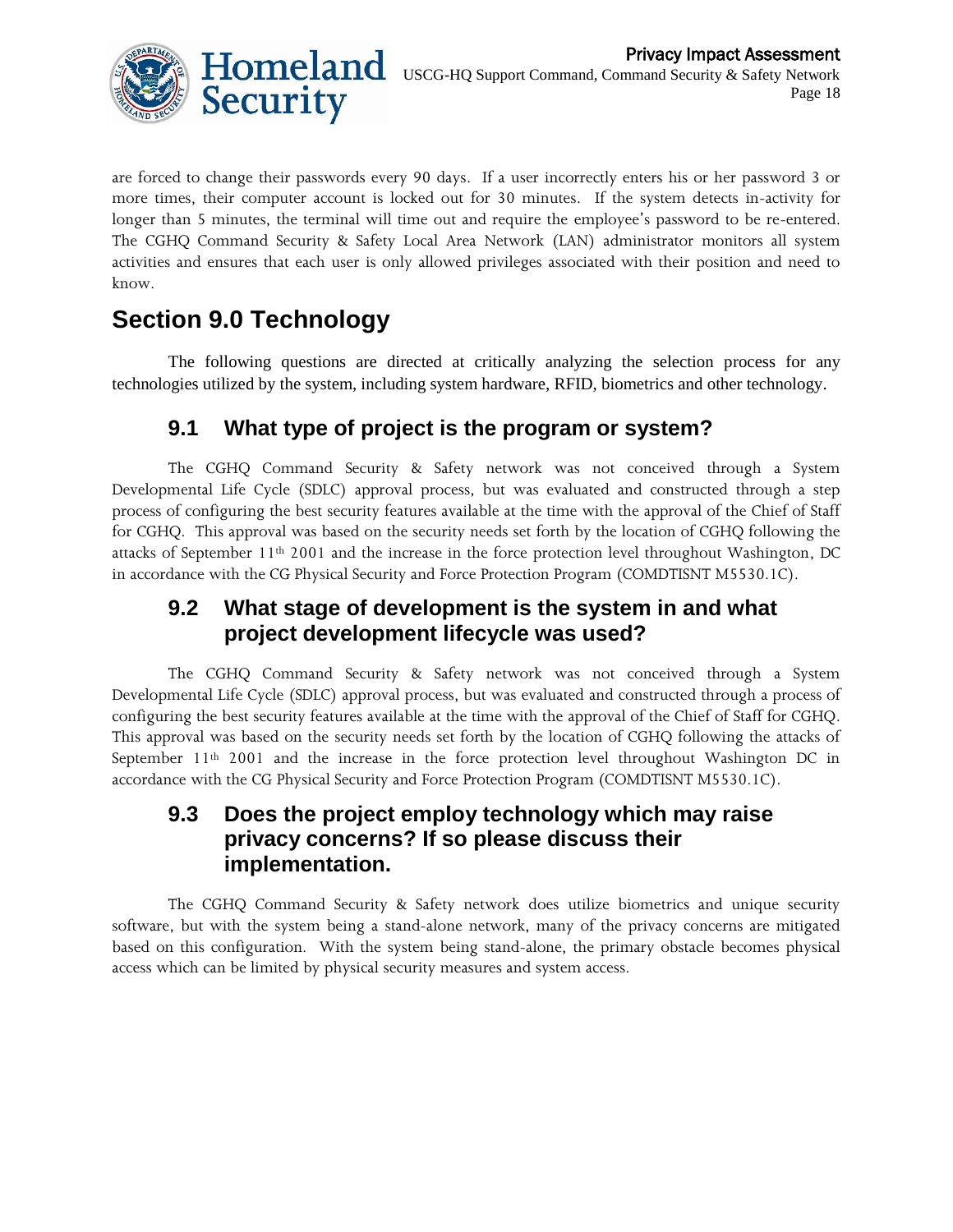

# **Responsible Officials**

Wayne Truax Director SILC Detachment, Washington DC United States Coast Guard

# **Approval Signature**

Original signed copy on file with the DHS Privacy Office

Mary Ellen Callahan Chief Privacy Officer Department of Homeland Security